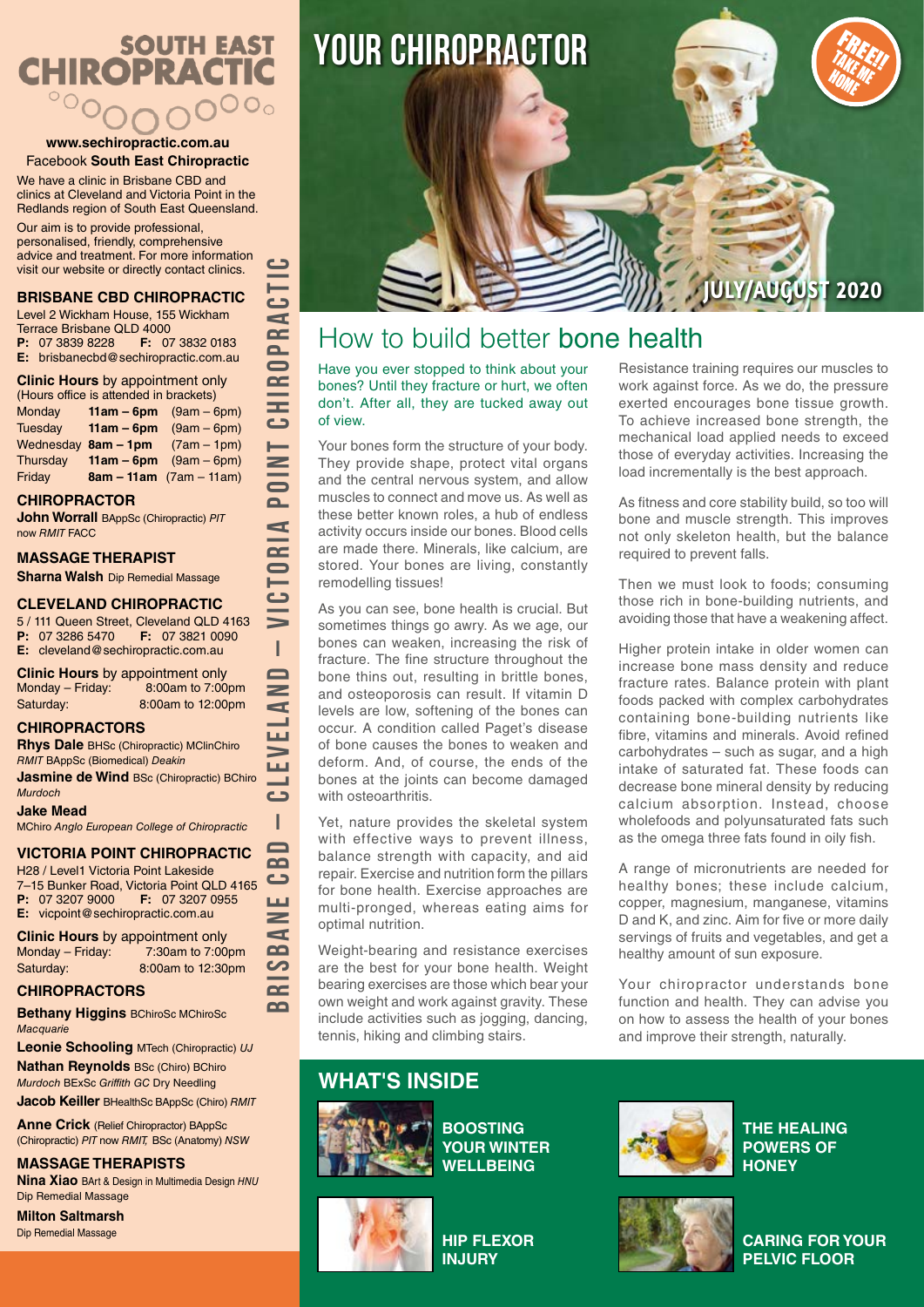

## Boosting your winter wellbeing

With winter settled upon us, the longer nights and colder days can make healthy eating and exercising feel difficult. Yet now is the perfect time to prioritise these two practices – they can help enhance your immunity, elevate your mood, and ease the aches and pains that commonly accompany this season.

As the saying goes, "you are what you eat". While cold salads might send a shiver up your spine, there are plenty of healthy meals to fill the need for comfort food, and meet your nutritional needs. They could also help protect you from viral infections, including the common cold.

The common cold is more prevalent in winter because the colder temperatures reduce antiviral immune responses, allowing greater replication. Added to that, nutritional deficiencies might both lower immunity and increase the potency of any virus we become infected with. Nutrition, though, can provide a powerful antidote.

Nature's antioxidants and anti-inflammatory compounds help fight against viral infection. You can find these in foods such as almonds, avocado, seeds, turmeric, curcumin, berries, green vegetables, nuts, olive oil, and fresh fatty fish.

### Hip flexor injury

**Have you suddenly experienced a pain near your hip, or in your groin? Does it hurt to raise your knee to your chest? Maybe your thigh muscles spasm when you walk or run? You could have a hip flexor strain.**

The hip flexors are a group of muscles that attach near, and cross over the front of your hip. Your chiropractor might mention them by name. The primary flexors are the iliopsoas and the sartorius. The secondary flexors are the adductor brevis and gracilis. Regardless of their names, their job is to flex the hip. They are the reason you can bring your knee towards your chest, and bend forward at the waist.

As with all muscles, the hip flexors can be strained through overuse, over-stretching, or being forced to lengthen too far. Imagine having an elastic band attached to each end of a protractor, then wrenching the ends apart. The elastic band might sustain a small or large tear. The effect is similar in your muscles.

There are a wide variety of activities that involve the actions that have the potential to cause damage, especially when they are executed with force. Some examples are:

- a cyclist quickly pulling their knee upward to enable faster peddling
- an Aussie rules player dispensing a beautiful torpedo punt
- a ballet dancer leaping into a grand jeté
- a martial artist kicking their foot up and towards the sky

While the usual cause of injury is a sporting activity; slips or direct trauma can also cause a hip flexor tear.

Symptoms can vary from mild to severe, depending on the extent of the strain. Tenderness and pain will likely occur at the site. Swelling, bruising, a reduced range of motion, a pulling sensation at the front of the hip, and a painful limp might be experienced too.

Your health professional can identify the problem, assess any contributing factors, provide appropriate treatment, and restore lost flexibility. Active stretching involves using one muscle group to stretch another. Passive stretching, as the name suggests, uses an outside force to achieve the required stretch. This might be a person, a resistance band, or even gravity.

If you believe you could have a hip flexor tear or strain, or you are experiencing any of the above symptoms, it's important to seek help early. The best way to a speedy recovery is early identification and intervention.



Lentil bakes, hearty risottos and soups, vegetable omelettes, veggie-packed stir-fries, berry smoothie bowls… The choices are endless, only limited by your imagination. Maybe it's a good time to take a cooking class?

You may hear people talking about "the winter blues". Darker days can bring darker moods. Consuming foods rich in vitamins B12, B9 and zinc may help, as deficiencies in these can cause low mood. Think – eggs, leafy greens, legumes, nuts, oysters, salmon and seeds. Exercise is also great for boosting your mood.

Exercise improves immune function. Add in its pain relieving power and mood lifting ability, and moving throughout winter becomes essential. If adverse weather keeps you housebound; stream exercise classes, dance, try body weight exercises, and clean your home energetically. If the weather is hospitable, go out for regular walks.

The winter months need not be a time of hibernation, accompanied by poor food choices, irregular exercise and ill health. Use these tips to ensure you effortlessly glide through our coldest season in great shape, and ready for the rest of the year.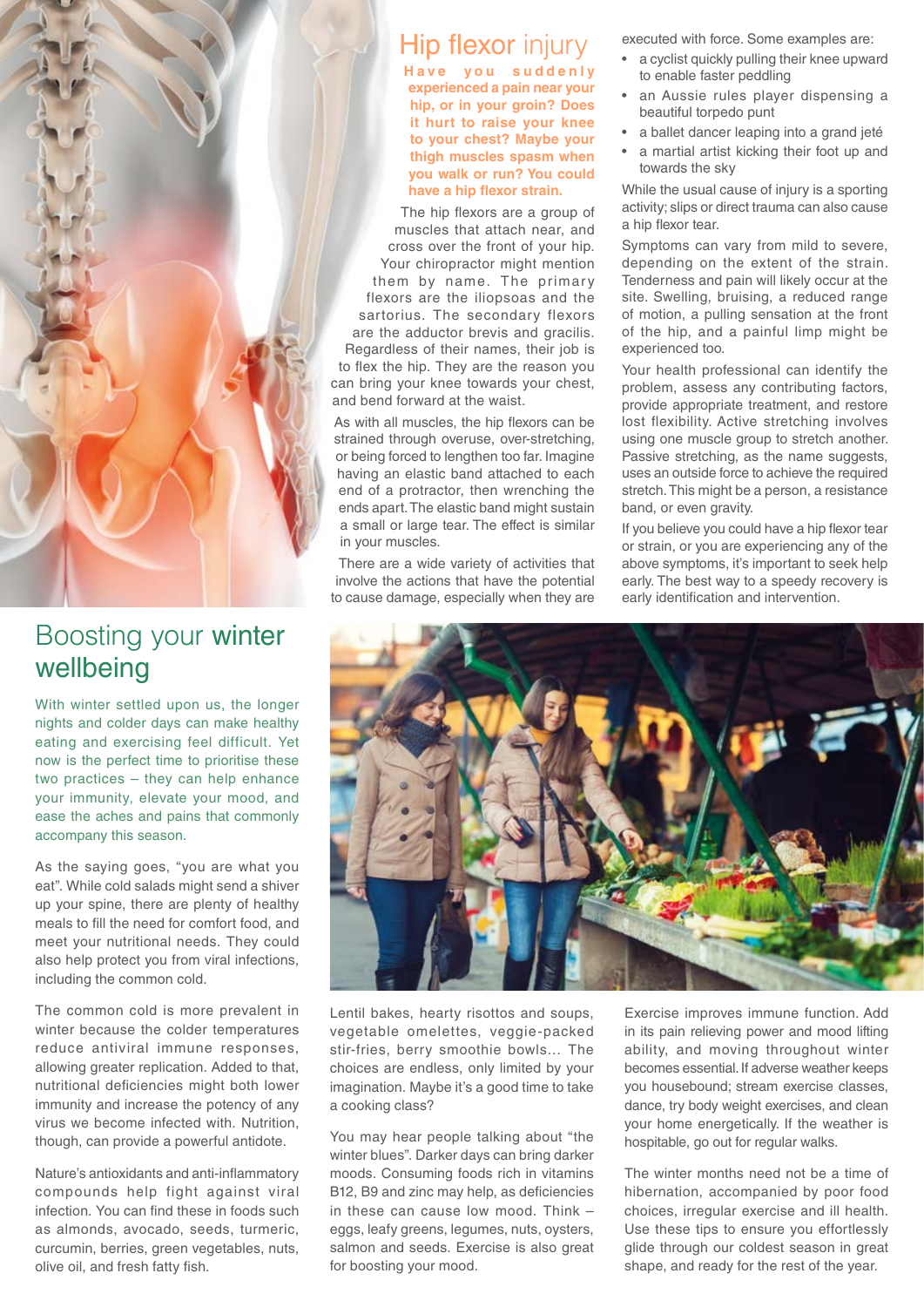

### The healing powers of honey

Honey has been prized around the world since time immemorial for its flavour, as well as its medicinal qualities. Jars of honey dating back to 5,500 years ago were found in a noblewoman's tomb in Georgia, showing how treasured honey has been through the ages.

### **HONEY IS DELICIOUS**

Honey is a sweet substance that bees produce from the nectar of flowering plants. Many types are available depending on the plant type. Honey is loved around the world for its flavour, texture and versatility.

#### And it's good for you.

Honey was used as a healing ointment at least as far back as Ancient Egyptian times, and its popularity as a wound care product has had a recent resurgence. Researchers believe that honey's healing powers come from its antibacterial and anti-inflammatory effects. It also has the ability to nourish surrounding tissue, making it effective for wound healing. Pharmaceutical preparations of honey are

now well-evidenced as excellent topical antibiotics with healing properties.

Honey is rich in antioxidants, known for their properties in reducing the risk of cell damage and certain cancers. A growing body of evidence links honey with reduced risk of cardiovascular disease and type two diabetes; due to its action on harmful triglycerides – chemicals linked to insulin resistance and inflammatory disease. Honey is also thought to increase HDL – 'good'– cholesterol while decreasing LDL – 'bad' – cholesterol.

Honey has been popular for generations as a traditional home remedy for sore throats, hay fever, skin conditions, and coughs and colds. Regular honey is often pasteurised and processed, so raw honey is the best way to maximize potential health benefits.

### **DRAWBACKS TO HONEY**

Although researchers have found a possible connection between honey and a lower glycaemic index compared to other sugars, consuming honey still means you

are consuming sugar, which does affect your blood sugar in some way. Eat only a moderate amount of honey in your diet, or replace processed sugars with honey for a sensible approach.

Current advice from the World Health Organisation is that honey should not be given to infants under twelve months, as in rare cases honey may harbour certain bacteria which, while harmless to older children and adults, can cause serious illness in babies.

#### In short…

Honey is high in certain substances which are known to promote health and reduce certain diseases. There is compelling evidence for its use in wound treatment, and ongoing research into its potential for reducing the risk of cancer and other serious illness. While honey is high in healthy chemicals, it's also high in sugars – better forms of sugar than most other sweet foods, but still high in calories, so moderation is the key.

ų